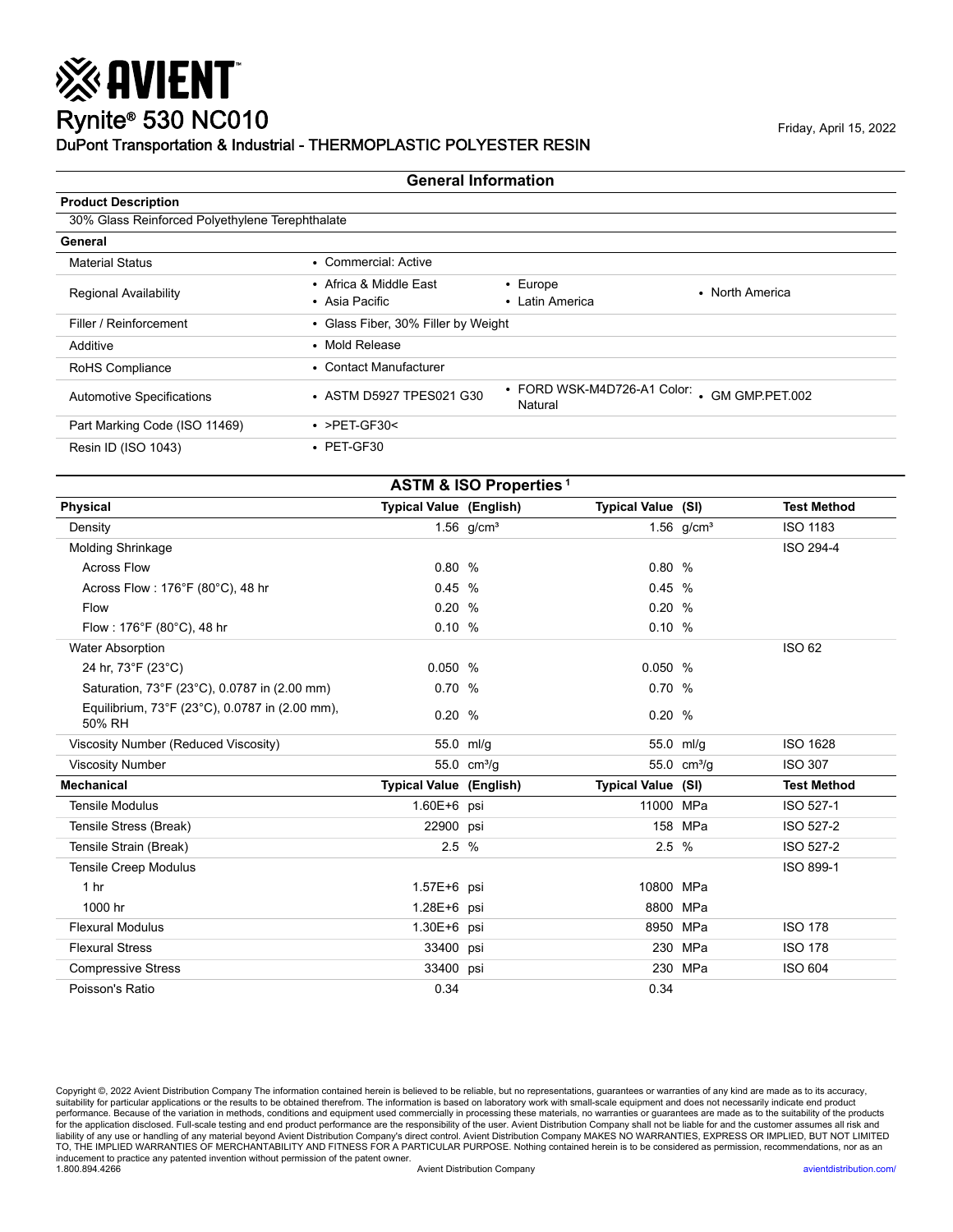# Rynite® 530 NC010

#### DuPont Transportation & Industrial - THERMOPLASTIC POLYESTER RESIN

| Impact                                 | <b>Typical Value (English)</b> |                                     | Typical Value (SI)          |                               | <b>Test Method</b> |
|----------------------------------------|--------------------------------|-------------------------------------|-----------------------------|-------------------------------|--------------------|
| Charpy Notched Impact Strength         |                                |                                     |                             |                               | ISO 179/1eA        |
| -40°F (-40°C)                          |                                | 4.8 $ft·lb/in2$                     |                             | $10$ kJ/m <sup>2</sup>        |                    |
| -22°F (-30°C)                          |                                | 5.2 $ft·lb/in2$                     |                             | 11 $kJ/m2$                    |                    |
| 73°F (23°C)                            |                                | $5.2$ ft $\cdot$ lb/in <sup>2</sup> |                             | 11 $kJ/m2$                    |                    |
| Charpy Unnotched Impact Strength       |                                |                                     |                             |                               | <b>ISO 179/1eU</b> |
| $-22^{\circ}$ F (-30 $^{\circ}$ C)     |                                | 21 $ft·lb/in2$                      |                             | 45 $kJ/m2$                    |                    |
| 73°F (23°C)                            |                                | 29 ft·lb/in <sup>2</sup>            |                             | 60 $kJ/m2$                    |                    |
| <b>Hardness</b>                        | <b>Typical Value (English)</b> |                                     | Typical Value (SI)          |                               | <b>Test Method</b> |
| Rockwell Hardness                      |                                |                                     |                             |                               | ISO 2039-2         |
| M-Scale                                | 100                            |                                     | 100                         |                               |                    |
| R-Scale                                | 120                            |                                     | 120                         |                               |                    |
| Ball Indentation Hardness (H 961/30)   | 32100 psi                      |                                     |                             | 221 MPa                       | ISO 2039-1         |
| <b>Thermal</b>                         | Typical Value (English)        |                                     | Typical Value (SI)          |                               | <b>Test Method</b> |
| Deflection Temperature Under Load      |                                |                                     |                             |                               |                    |
| 66 psi (0.45 MPa), Unannealed          | 473 °F                         |                                     | 245 °C                      |                               | <b>ISO 75-2/B</b>  |
| 264 psi (1.8 MPa), Unannealed          | 435 °F                         |                                     | 224 °C                      |                               | <b>ISO 75-2/A</b>  |
| Vicat Softening Temperature            | 446 °F                         |                                     | 230 °C                      |                               | ISO 306/B50        |
| Melting Temperature <sup>2</sup>       | 486 °F                         |                                     | 252 °C                      |                               | ISO 11357-3        |
| <b>CLTE</b>                            |                                |                                     |                             |                               | ISO 11359-2        |
| Flow                                   |                                | $5.6E-6$ in/in/ $\degree$ F         |                             | $1.0E-5$ cm/cm/ $^{\circ}$ C  |                    |
| Flow : -40 to 73°F (-40 to 23°C)       |                                | $1.2E-5$ in/in/ $\degree$ F         |                             | $2.2E-5$ cm/cm/ $°C$          |                    |
| Flow: 131 to 320°F (55 to 160°C)       |                                | $2.2E-6$ in/in/ $\degree$ F         |                             | $4.0E-6$ cm/cm/ $^{\circ}$ C  |                    |
| <b>Transverse</b>                      |                                | $4.5E-5$ in/in/ $\degree$ F         |                             | $8.1E-5$ cm/cm/ $^{\circ}$ C  |                    |
| Transverse : -40 to 73°F (-40 to 23°C) |                                | $3.7E-5$ in/in/ $\degree$ F         |                             | $6.7E-5$ cm/cm/ $^{\circ}$ C  |                    |
| Transverse: 131 to 320°F (55 to 160°C) |                                | 5.9E-5 in/in/°F                     |                             | 1.1E-4 $cm/cm$ <sup>o</sup> C |                    |
| <b>Thermal Conductivity</b>            |                                | 2.0 Btu·in/hr/ft <sup>2</sup> /°F   |                             | 0.29 W/m/K                    |                    |
| <b>Effective Thermal Diffusivity</b>   | 2.02E-10 in <sup>2</sup> /s    |                                     | 2.02E-10 in <sup>2</sup> /s |                               |                    |
| <b>Electrical</b>                      | <b>Typical Value (English)</b> |                                     | Typical Value (SI)          |                               | <b>Test Method</b> |
| <b>Surface Resistivity</b>             | 1.0E+14 ohms                   |                                     | 1.0E+14 ohms                |                               | IEC 62631-3-2      |
| <b>Volume Resistivity</b>              |                                | $1.0E+13$ ohms m                    |                             | $1.0E+13$ ohms m              | IEC 62631-3-1      |
| <b>Electric Strength</b>               |                                | 810 V/mil                           |                             | 32 kV/mm                      | IEC 60243-1        |
| <b>Relative Permittivity</b>           |                                |                                     |                             |                               | IEC 62631-2-1      |
| 1 MHz                                  | 3.80                           |                                     | 3.80                        |                               |                    |
| 100 Hz                                 | 4.20                           |                                     | 4.20                        |                               |                    |
| <b>Dissipation Factor</b>              |                                |                                     |                             |                               | IEC 62631-2-1      |
| 1 MHz                                  | 7.0E-3                         |                                     | $7.0E-3$                    |                               |                    |
| 100 Hz                                 | 0.013                          |                                     | 0.013                       |                               |                    |
| Comparative Tracking Index (CTI)       | PLC <sub>2</sub>               |                                     | PLC <sub>2</sub>            |                               | <b>UL 746A</b>     |
| <b>Comparative Tracking Index</b>      | 250 V                          |                                     | 250 V                       |                               | IEC 60112          |
| <b>Flammability</b>                    | <b>Typical Value (English)</b> |                                     | Typical Value (SI)          |                               | <b>Test Method</b> |
| Burning Rate 3 (0.0394 in (1.00 mm))   |                                | $1.5$ in/min                        |                             | 38 mm/min                     | <b>ISO 3795</b>    |
| <b>Flame Rating</b>                    |                                |                                     |                             |                               | <b>UL 94</b>       |
| 0.030 in (0.75 mm)                     | HB                             |                                     | <b>HB</b>                   |                               | IEC 60695-11-10,   |
| $0.06$ in $(1.5$ mm)                   | <b>HB</b>                      |                                     | <b>HB</b>                   |                               | -20                |
| Oxygen Index                           |                                | 20 %                                |                             | 20 %                          | ISO 4589-2         |
| <b>FMVSS Flammability</b>              | B                              |                                     | $\sf B$                     |                               | <b>FMVSS 302</b>   |

Copyright ©, 2022 Avient Distribution Company The information contained herein is believed to be reliable, but no representations, guarantees or warranties of any kind are made as to its accuracy,<br>suitability for particul for the application disclosed. Full-scale testing and end product performance are the responsibility of the user. Avient Distribution Company shall not be liable for and the customer assumes all risk and<br>liability of any u inducement to practice any patented invention without permission of the patent owner. 1.800.894.4266 Avient Distribution Company [avientdistribution.com/](https://www.avientdistribution.com/)